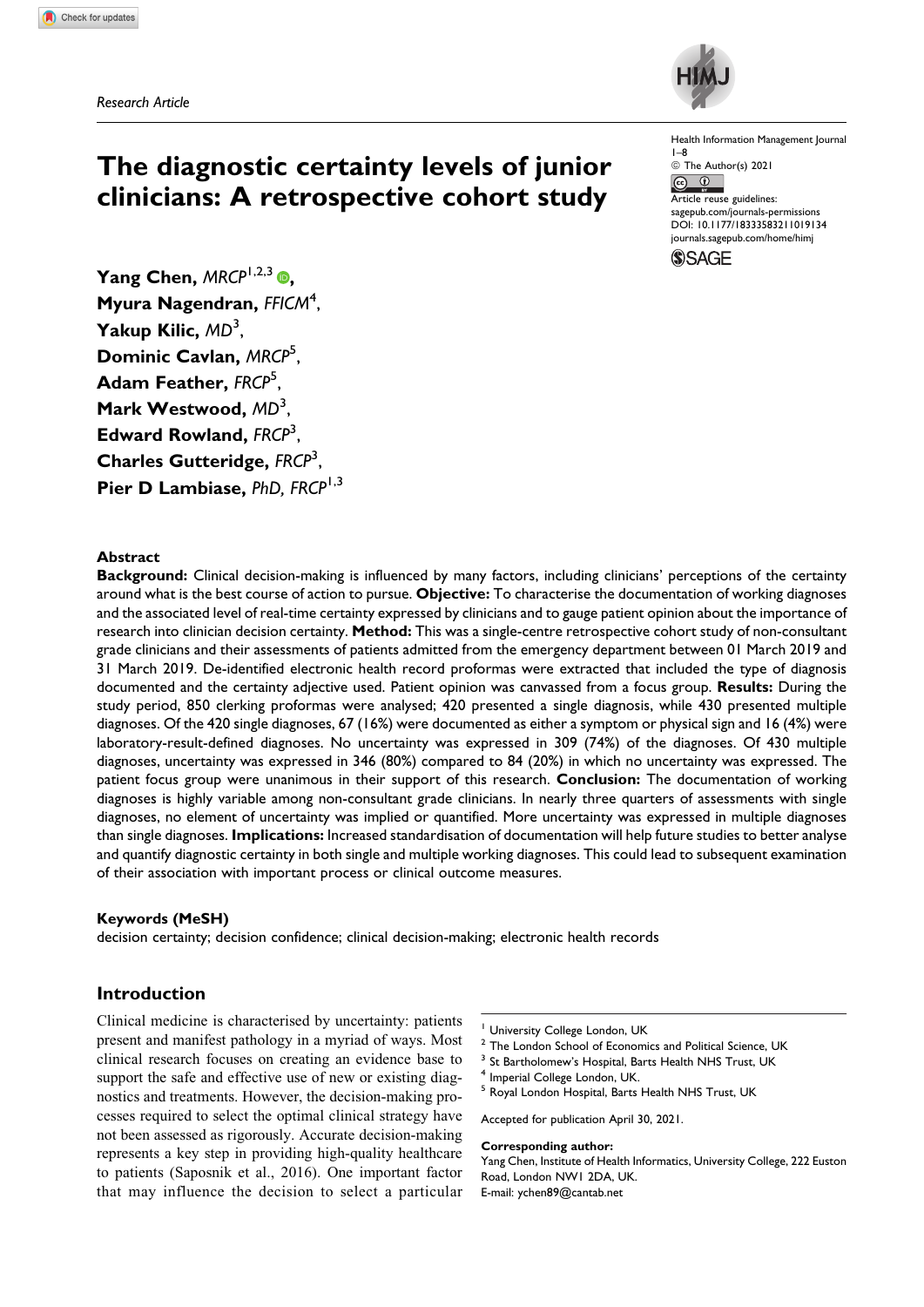investigation or treatment is the degree of certainty a clinician feels regarding his or her working diagnosis. Such certainty may be affected by a multitude of both internal and external factors as well as a lack of complete data when making decisions (Simpkin and Schwartzstein, 2016).

The act of diagnostic calibration is the process by which a clinicians' confidence in the accuracy of their diagnosis aligns with their actual accuracy (Meyer et al., 2013, 2015; Meyer and Singh, 2019). This alignment of confidence and accuracy requires that both are precisely measured. For the former, the explicit measurement of confidence or certainty has been predominantly assessed in controlled environments, such as retrospective questionnaires after the clinical interaction, vignette studies or in simulations (Baldwin et al., 2005; Lawton et al., 2019; Logan, 2000; Yee et al., 2014). Better alignment of confidence and accuracy could mitigate against errors related to hubris or devaluing of underconfident opinions (Treadway, 2018), and in a 2015 Institute of Medicine report, it was noted that "nearly all patients will experience a diagnostic error in their lifetime, sometimes with devastating consequences" (McGlynn et al., 2015).

A recent systematic review focusing solely on the certainty of clinical decision-making in real time captured only nine studies – all of which used a measurement tool such as a Likert or visual analogue scale (Nagendran et al., 2019). Our study therefore had two primary research aims: to characterise the documentation of diagnoses by clinicians in a real-world setting of an acute medical admission; and to highlight the distribution of self-rated certainty among documented diagnoses and to suggest relevant follow-on research questions to test hypotheses generated as a result of this study. A secondary aim of our study was to obtain qualitative and quantitative feedback from a group of patients on the importance of research into decision certainty by clinicians.

## **Method**

The study protocol was registered with the Clinical Effectiveness Unit at Barts Health NHS Trust (ID no. 10201). Permission from the Chief Clinical Information Officer was granted to conduct a service evaluation project assessing the documentation of patients admitted via the acute medical team at the Royal London Hospital (RLH) by clinicians using an electronic health record (EHR), called Cerner Millennium. All data were stored on a secure server used by Barts Health NHS Trust for quality improvement and research studies. The article has been prepared according to The Strengthening the Reporting of Observational Studies in Epidemiology (STROBE) Statement (von Elm, 2007).

## *Patient and public involvement*

Prior to the main research study commencing, in March 2019, a patient focus group was convened to assess the views of patients about the importance of investigating clinicians' diagnostic certainty levels. Advertisements were sent via a patient charity (Arrhythmia Alliance) and patients volunteered to be part of the event. Eleven (11) patients (7 female and 4 male) attended. Pre and post an information and discussion session lasting approximately one-and-a-quarter hours, patients were asked a single question: "How important to patients and the public do you think it is to conduct this research?" This session was not mandated as part of the service evaluation and therefore was designed as an informal assessment without the use of validated questionnaires, rather than a full-scale piece of qualitative research. The responses were completed anonymously on a simple five-point Likert-type scale that ranged from 1 (not at all important) to 5 (very important).

## *Data sources*

For the main study, a standardised proforma was used by all clinicians when assessing patients referred to the medical team (clerking proforma). These were patients who had been referred to the medical team by the emergency department (ED) after initial triage and assessment. Acute medicine clinicians had access to the initial assessment documentation of the ED team (which was not evaluated during this study).

During the data collection period, use of the clerking proforma was mandated as part of local departmental governance at the RLH. EHR data at the RLH can be accessed by Cerner Business Objects – a service evaluation tool used by Barts Health NHS Trust (Cerner, 2020) – which provides a graphical user interface to analyse data within the EHR and run SQL queries. We extracted all clerking proformas recorded in March 2019 and cross-checked the list against a manual database of admissions maintained by the acute medicine department. Extracted clerking proformas were anonymised and then exported to Microsoft Excel where a regular expression function was used to crop the working diagnosis from each clerking proforma. Granular data regarding the clinicians who were working at the hospital were not collected. However, an overview of the grades of clinicians during the study period was available, ranging between doctors with more than 1-year post-qualification experience (i.e. "core level doctors" and in UK system: Foundation Year Two, Core Medical Trainees/Internal Medicine Trainees, GP Specialty Trainee, Acute Care Common Stem trainees or other locally employed core level equivalent Doctors) to those with more than 5 years of postqualification experience (Specialty Trainees or other locally employed specialty level equivalent).

# *Hierarchy of certainty, definition of working diagnosis and diagnosis type*

Two clinicians, each with a 7-year postgraduate clinical experience (YC and MN), along with expert input from three clinicians with >50 years combined postgraduate clinical experience (DC, AF and PDL) agreed upon the classification of terms documented in the "working diagnosis" field of the clerking proforma, shown in Figure 1. Figure 2 shows examples of terms used in the study sample and their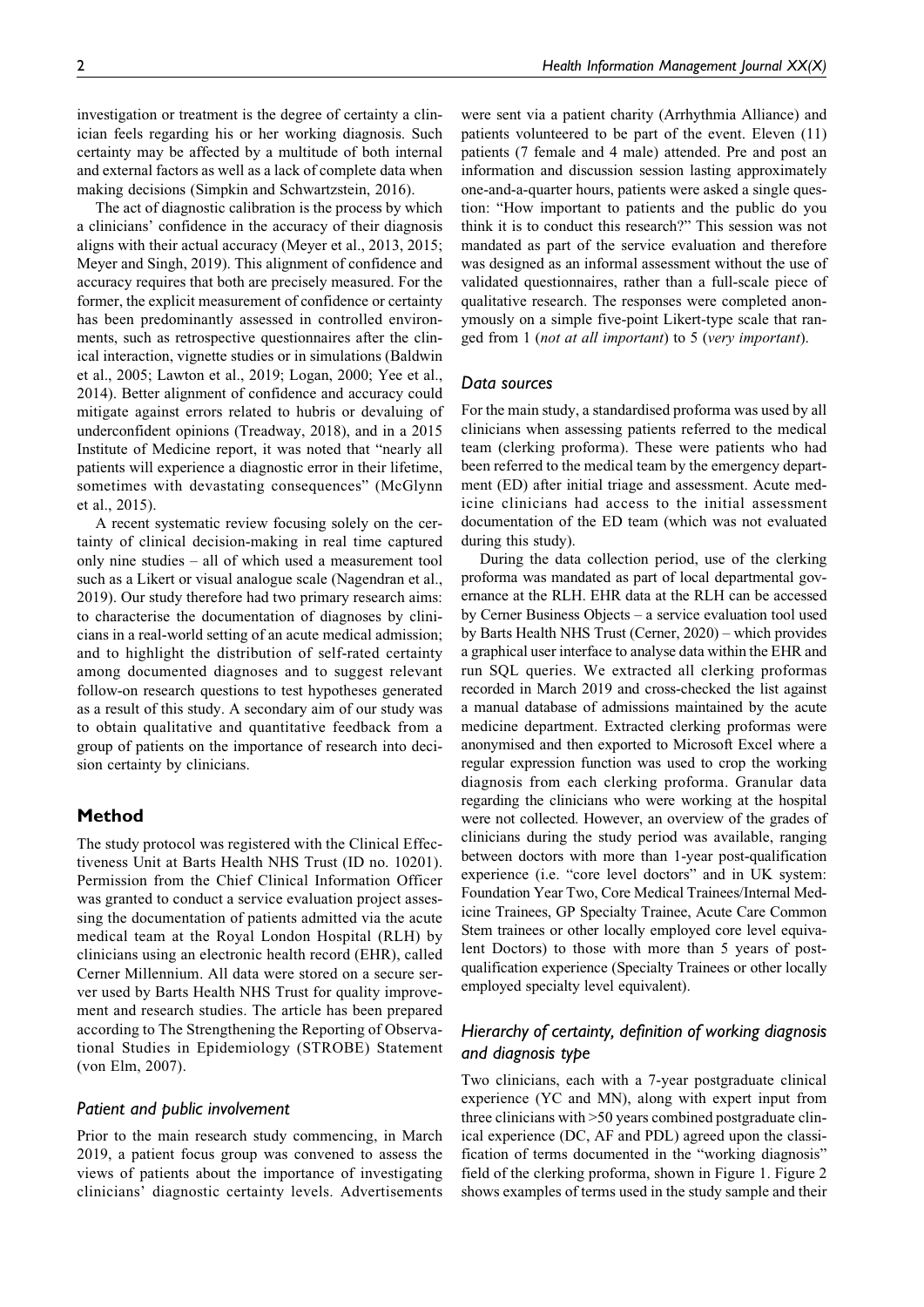

**Figure 1.** Appearance of clerking proforma to clinicians at study site.



**Figure 2.** Examples of terms used in study sample and associated ranking of certainty.

associated level of certainty. A diagnosis was defined as whatever the clinician had documented at the time of assessment in the "working diagnosis" section and was subject to patient factors (complexity of the case) as well as individual factors (documentation style). Many were, strictly speaking, not clinical diagnoses in the traditional medical sense; some were even repetitions of the presenting complaint (see results section for details).

All "working diagnoses" were split into two initial categories: single diagnoses and multiple diagnoses. For single diagnoses, categorisation of certainty was made on the basis of the specific adjectives or descriptors present. This categorisation was modelled on high stakes decisionmaking in the face of uncertainty in other settings – based on the National Intelligence Community in the United States (Office of Director of National Intelligence, 2015) (see Box 1). Single diagnoses were also subdivided based on the hierarchy of diagnosis level. For example, the lowest level was a symptom or sign-based diagnosis (e.g. chest pain). In cases where the documented diagnosis was repeating a patients' reported chest pain, the expectation was that this would carry no certainty descriptor or for certainty to be definite. The level above this was a diagnosis based on a laboratory result (e.g. hyperkalaemia). In such cases, the expectation was once again that this would carry no certainty descriptor or for certainty to be definite. These two levels were contrasted against clinical diagnoses of conditions (e.g. unstable angina, where the expectation was that a certainty qualifier would be attached). For multiple diagnoses, a more basic analysis was conducted, after discussion between the authorship group revealed differences in the interpretation of the written record and difficulties in allocating such records to certainty descriptors for each diagnosis. It was recognised that this group of results was at particular high risk of bias. Box 2 outlines examples of these complex records:

Thus, multiple diagnoses either represented more than one condition being manifest in that particular clinical case or represented the explicit recognition of diagnostic uncertainty through differential diagnoses. Additionally, some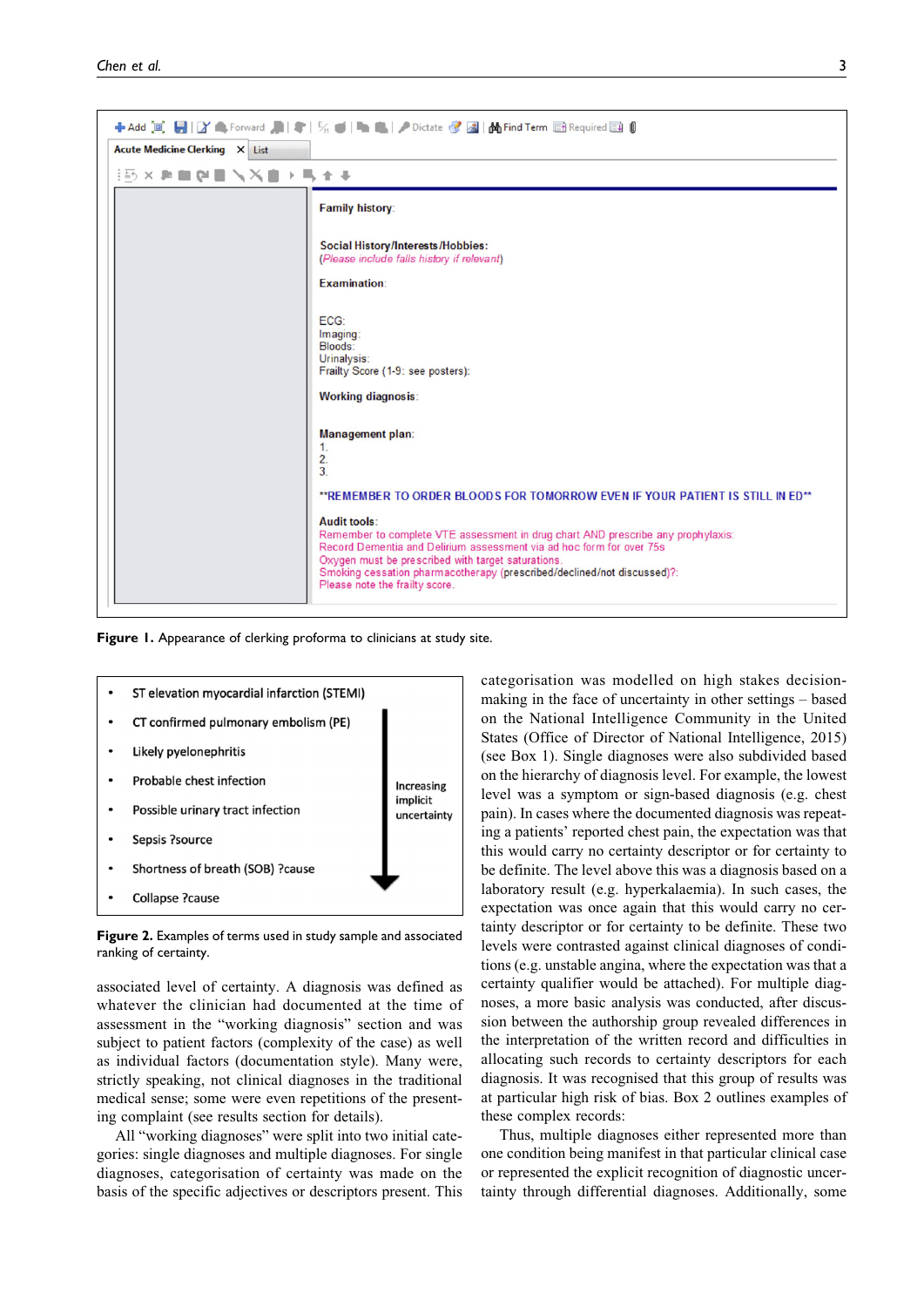|                                           | No<br>qualifier                                         | Definitely<br>not                                                                                   | Very unlikely                                                                                                   | Less likely                                                                                     | Likely                                                        | Very likely                                                                                                              | Definite                                            |
|-------------------------------------------|---------------------------------------------------------|-----------------------------------------------------------------------------------------------------|-----------------------------------------------------------------------------------------------------------------|-------------------------------------------------------------------------------------------------|---------------------------------------------------------------|--------------------------------------------------------------------------------------------------------------------------|-----------------------------------------------------|
| Synonyms                                  | n/a                                                     | Excluded                                                                                            | Doesn't, rule<br>out, need to<br>exclude                                                                        | ?, Query,<br>Possible,<br>Consider                                                              | Probable                                                      | More likely                                                                                                              | Confirmed                                           |
| %<br>likelihood<br>of stated<br>condition | n/a                                                     | 0                                                                                                   | $0 - 20$                                                                                                        | $20 - 55$                                                                                       | $55 - 80$                                                     | $80 - 99$                                                                                                                | 100                                                 |
| Examples                                  | Septic<br>shock<br>secondary<br>to CAP<br><b>NSTEMI</b> | <b>HIV</b><br>excluded by<br>negative<br>serology<br>Mumps<br>excluded as<br>has been<br>vaccinated | Inflammatory<br>disease,<br>aetiology<br>unclear. Rule<br>out TB<br>Need to<br>exclude VP<br>shunt<br>infection | wiral illness<br>Consider<br>paracetamol<br>overdose<br>Possible<br>subarachnoid<br>haemorrhage | Likely gastritis<br>causing<br>vomiting<br>Probable<br>sepsis | Acute confusion,<br>very likely to be<br>either overdose<br>of prescription<br>medication or<br>recreational<br>drug use | Confirmed<br>PE on CTPA<br>Definite<br><b>STEMI</b> |

**Box 1.** Categorisation of certainty based on National Intelligence Community in the United States.

CAP: community acquired pneumonia; TB: tuberculosis; VP: ventriculo-peritoneal; CTPA: computed tomography pulmonary angiogram; PE: pulmonary embolus; HIV: human immunodeficiency virus; NSTEMI: non-ST segment elevation myocardial infarction.

|  |  |  | Box 2. Examples of complexity of documentation of multiple diagnoses on the clerking proforma. |  |  |  |  |  |
|--|--|--|------------------------------------------------------------------------------------------------|--|--|--|--|--|
|--|--|--|------------------------------------------------------------------------------------------------|--|--|--|--|--|

| Sample working diagnosis from assessments                                                                                                                                                                                                                                                                                  | Are diagnoses separate or are some layered/<br>differentials/contain triggers or sequelae? | Was<br>uncertainty<br>expressed? |
|----------------------------------------------------------------------------------------------------------------------------------------------------------------------------------------------------------------------------------------------------------------------------------------------------------------------------|--------------------------------------------------------------------------------------------|----------------------------------|
| Reduced GCS 9/15 - ? cause,? medication-related - coincided<br>with clozapine<br>Hypertension - BP $\sim$ 200 systolic<br>Less likely neuroleptic malignant syndrome - rare on clozapine,<br>high creatine kinases but no fever/rigidity/raised WCC                                                                        | Some separate diagnoses, some are potential<br>differentials                               | Yes                              |
| Fall - multifactorial poorly controlled Parkinsons<br>deterioration in patient's mobility catheter associated UTI                                                                                                                                                                                                          | Some separate                                                                              | No                               |
| LRTI on B/G of COPD<br>Multifactorial fall due to postural hypotension (secondary to<br>drugs and dehydration), frailty<br>-> need to rule out silent cardiac event as patient has had a<br>history of this.<br>-> not in keeping with aortic stenosis being cause of syncope<br>AKI on CKD likely due to poor oral intake | Some separate                                                                              | Yes                              |
| <b>HAP</b><br>Frailty<br>Poor oral intake - dry                                                                                                                                                                                                                                                                            | Separate, but some descriptors may relate to<br>co-morbidities and background              | No                               |
| Difficult diagnosis<br>Most likely sepsis? source with high lactate<br>Chest, abdominal, CNS<br>Acute behavioural disturbance, on antipsychotics, no obvious<br>history of substance abuse<br>Neuroleptic malignant syndrome - essentially normal peripheral<br>neurological examination - unlikely                        | Some separate, some are potential<br>differentials                                         | Yes                              |

GCS: Glasgow coma score; BP: blood pressure; WCC: white cell count; UTI: urinary tract infection; COPD: chronic obstructive pulmonary disease; AKI: acute kidney injury; CKD: chronic kidney disease; HAP: hospital acquired pneumonia; CNS: central nervous system.

records pertained to layering of diagnoses – for instance secondary diagnoses that were sequelae or triggers of the main diagnosis. These also proved difficult to analyse in a systematic manner. Therefore, we categorised multiple diagnoses as either containing any expression of uncertainty within them or not.

## **Results**

From the patient and public involvement (PPI) work, a mean score of 4.5/5 and 4.9/5 were recorded at the start and end of the focus group session, in response to the question "how important to patients and the public do you think it is to conduct this research?" There was unanimous verbal and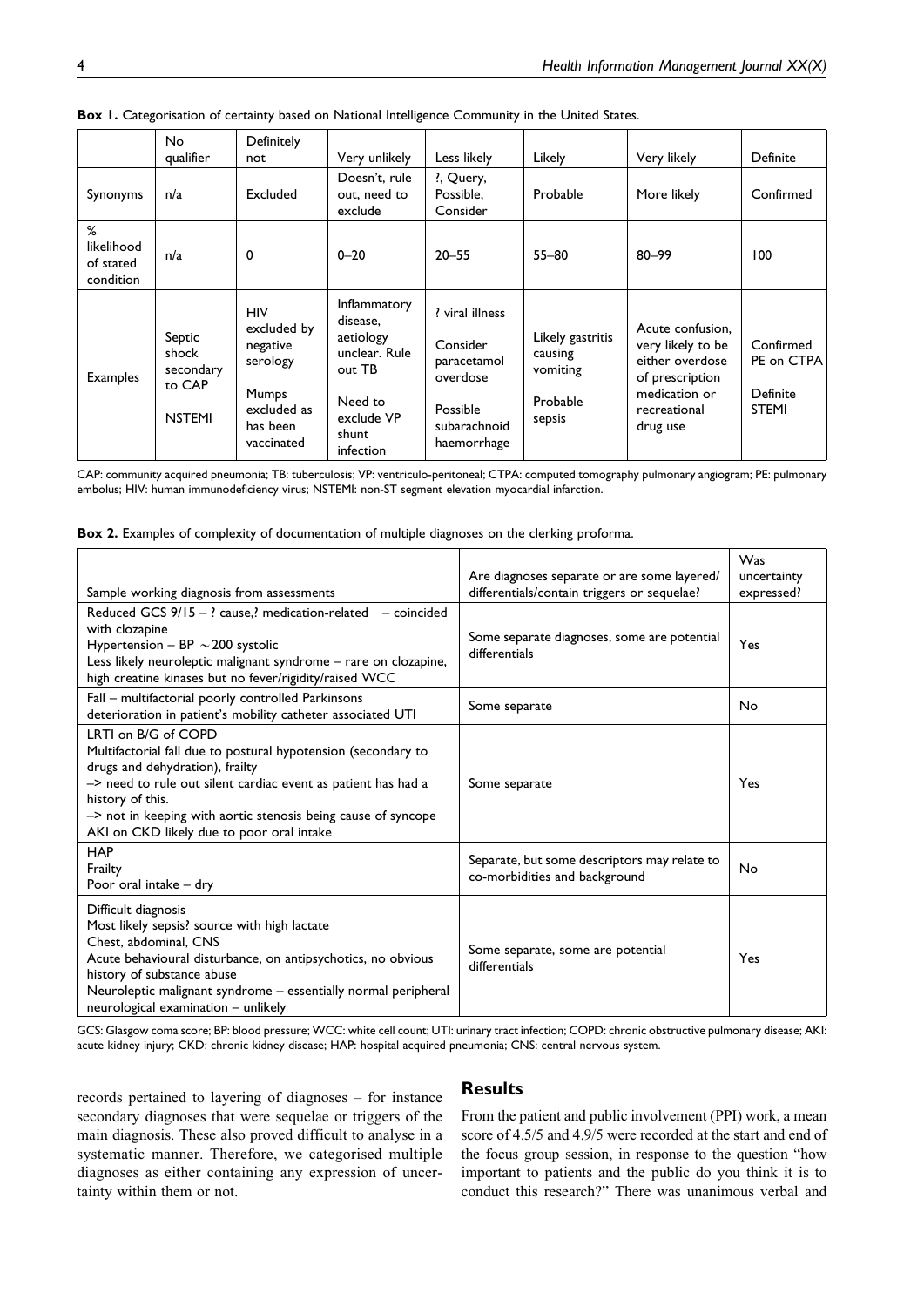

**Figure 3.** Summary of documentation of assessment, categorised by number of diagnoses.

written support for more research to be conducted on the topic of uncertainty in working diagnoses for medical patients, with agreement that low certainty ratings could help identify difficult cases and promote greater collaboration.

In all, 865 clerking proformas were analysed. Automated data extraction was 100% complete when crossreferencing against the manual database. Fifteen (15) records were unsuitable for further analysis (9 had no diagnosis recorded, 3 could not be extracted from the EHR due to technical issues and 3 were elective as opposed to acute admissions). This left 850 available for further analysis of which 420 presented a single diagnosis while 430 presented multiple diagnoses (see Figure 3).

Of the 420 single diagnoses, 67 (16%) were symptom or sign-defined while 16 (4%) were laboratory-result-defined diagnoses. The remaining 337 (80%) were diagnoses of a specific condition. There was no adjective or quantification of uncertainty in 74% of the single diagnoses (309 of 420) and no diagnosis was described as definite, confirmed or excluded. The description of certainty in the remaining 111 cases was categorised according to the classification system in Box 1 as follows: very unlikely (16), less likely (58), likely (31), very likely (6).

Of the 430 multiple diagnoses, uncertainty was expressed in 346 (80%) compared to 84 (20%) in which no uncertainty in the diagnoses was expressed. In total, 71 different clinicians contributed to the assessment of medical patients during the study period. Their names and grades were not available for analysis as part of this service evaluation; however, the clinical staffing model at RLH would allow for an approximation of a 4:1 ratio of clinicians with between 1 year and 4 years of postgraduate experience to clinicians with  $5+$  years of postgraduate experience.

## **Discussion**

To the best of our knowledge, this study is the first realworld analysis of how uncertainty in the working diagnosis is documented at an acute medical hospital in the United Kingdom. There are four key findings:

- 1. Approximately half of working diagnoses contained only a single diagnosis as opposed to a differential.
- 2. In nearly three quarters of single diagnoses, no element of uncertainty was documented – this may relate to the way UK clinicians are trained or may reflect cases that are straightforward.
- 3. A fifth of single diagnoses were defined entirely by a symptom/physical sign or laboratory result rather than generation of an actual clinical diagnosis.
- 4. Characterising multiple diagnoses into more granular categories was predictably difficult, owing to the inherently varied ways in which they were recorded. The recording of uncertainty among non-consultant grade clinicians appears ad hoc, implicit and discretionary, making quantitative analysis and designing future quality improvement efforts difficult. This does not, however, mean that such work is not important. On the contrary, quantification may speak to the good handover of information to colleagues which maintains patient safety and mitigates against the degradation of information over time during a patient's admission.

## *Comparison with the literature*

Decision-making research has focused on surveys undertaken away from the frontline or simulated scenarios using case vignettes (Blumenthal-Barby and Krieger, 2015) – this allows for careful control of multiple variables that may influence the results. The paucity of research examining decision-making in real-world settings may be due to a perceived lack of ability to control for obvious variables and to be able to meaningfully link a snapshot decision to clinical outcomes such as length of stay or inpatient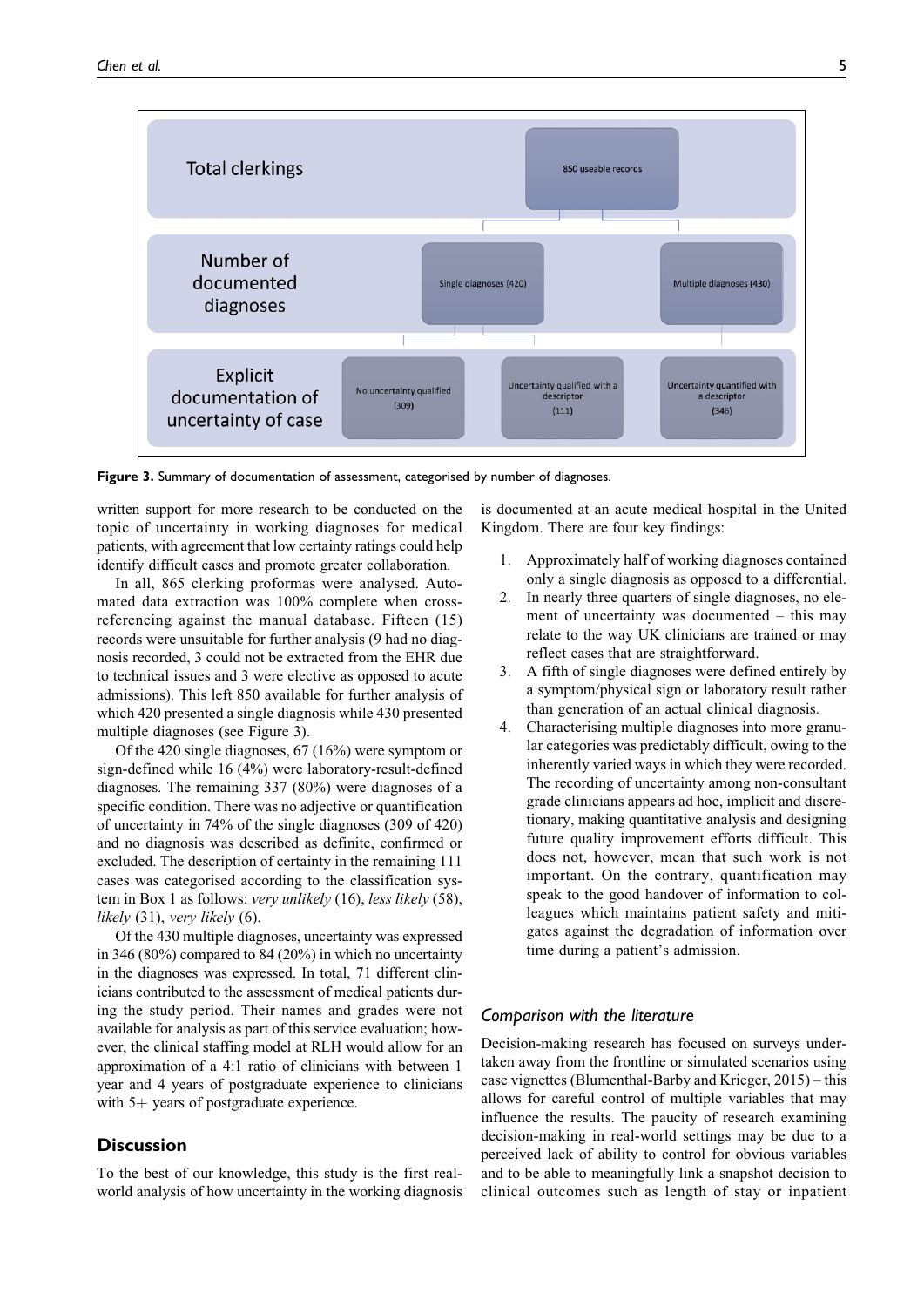mortality. However, our contention is that there is value in pursuing this line of research even if it is difficult. There is a number of beneficial second-order effects that could arise through more robust and meaningful pursuit of analysing real-world decision-making. For example, there may be educational value, both for trainees and senior doctors – and the wider workforce – in seeing how their self-rated certainty relates to longer-term outcomes, along with how they compare to their peers. There is evidence that already exists for the benefits of an embedded audit and feedback system that facilitates reflective practice for staff (Patel et al., 2018).

In a detailed mixed methods study by O'Hara et al (2014), staff raised concerns regarding the impact of external pressures on decision-making such as admission avoidance guidance: "You are almost going into a ridiculous level of risk management, which actually isn't to do with patient care." The study of decision-making and how it relates to internal and external pressures will rely upon more systematic measurement of decision-making certainty, which is currently open to interpretation – the meaning of likely or probable will be different for different people and has been the subject of decades of behavioural science, sociology and psychology research (Tetlock and Gardner, 2015).

### *Follow-up*

There are three parallel questions that emerge from this study:

- 1. Can we prospectively measure certainty levels in a more robust manner and are they associated with process and outcome measures?
- 2. To what extent is certainty attributable to the patient versus hospital-specific or clinician factors (e.g. simple vs complex patient, a night vs day shift, a clinicians' seniority or even their personality as it relates to thought processes?)
- 3. Can we design cognitive interventions to mitigate against miscalibration between diagnostic accuracy and diagnostic confidence?

One potential next step would be to introduce a Likert scale within the EHR asking the clinician to rate their certainty level for the working diagnosis. Such quantification would allow easier testing of pragmatic research questions, though care will be needed to interpret situations when diagnoses overlap or outcomes and management strategies relate to one another (Assel et al., 2017).

We recognise that even quantification would retain a subjective element. One doctors' perception of 90% certainty will be different to that of another. This is unavoidable and quantitative ratings would nonetheless contain valuable insights. Adding an explicit "self-rated certainty field" to be completed by clinicians at the time of documentation could introduce a Hawthorne effect, particularly if clinicians were aware that their documentation was being analysed as part of a research study. On balance, embedding a self-rating field should at least be considered in spite of such biases, given the rich data that could be generated and the potential for safety gains by improving the quality of information handed over. For example, inserting the following label "Certainty in working diagnosis from low [1] to high [10]" beneath the "Working diagnosis" heading on future clerking proformas.

In any future work, care must be taken not to add any further burden onto the already stretched clinical workflow. Bassford et al. (2019) demonstrated that adding a standardised referral form when deciding to admit a patient to intensive care had barriers to uptake. However, of the one-third of clinicians who made use of the form, there was evidence supporting an impact on decision-making: clinicians noted that the forms had prompted them to consider blind spots in their thinking including a greater focus on the views of the patient.

#### *Implications*

Explicit self-rating of certainty could directly contribute to improving patient safety and advocacy through the Hawthorne effect. The mere act of quantifying a certainty rating might form a cognitive brake and thus an important debiasing strategy that mitigates against avoidable medical error occurring from under- or overconfidence (Croskerry et al., 2013a, 2013b; Mamede et al., 2010a, 2010b; Topol, 2019). Patients in our PPI work agreed that low certainty ratings could help identify difficult cases and prompt greater teamwork. It is conceivable that improvements in clinical processes such as reduced waste from overinvestigation or better patient flow to appropriate environments could arise as a result of highlighting patients where decisions are made with high or low certainty.

More broadly, in a systematic review of real-time decision-making (Nagendran et al., 2019), one study reported that a high uncertainty for the diagnosis of heart failure was associated with a longer length of stay, increased mortality and higher readmission rates at 1 year. Future research will likely examine prospective testing of artificial intelligence (AI) decision support tools in healthcare and a logical question to test is how clinicians will interact and engage with such tools (i.e. what factors (including certainty levels) influence whether clinicians agree or disagree with AI-recommended management decisions).

## *Limitations*

Our findings must also be considered in the light of several limitations. First, we were unable to link the working diagnosis and the final discharge diagnosis to assess how documented uncertainty relates to diagnostic accuracy. One aspect of changing working patterns in modern medicine has been the increase in handovers of care. Diagnostic labels made by one clinician may often be carried over by another, and one further area for future research is the degree of "copy and paste" entries that can increase the possibility of clinicians being susceptible to anchoring and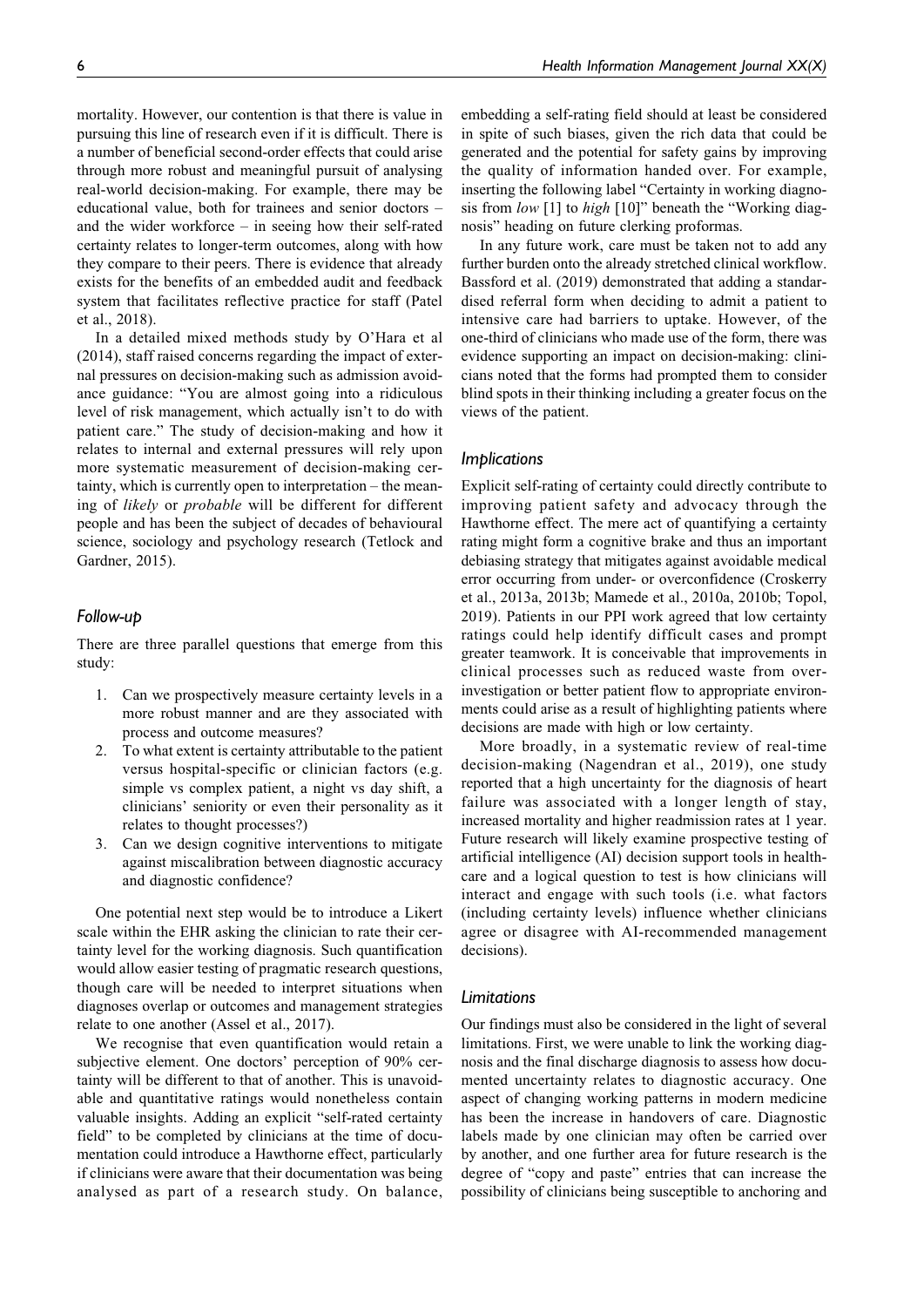other cognitive biases. Of note, while clinical coders are tasked with assigning codes based on documentation, discharge summaries would be written with the same risk of inherent variability in practice and documentation quality as observed with clerking proformas. There are many examples of variation in discharge summary documentation from the literature, including an analysis from the United States that examined the question in the specific setting of heart failure (Al-Damluji, 2015). Thus, the effect of unclear diagnoses and imprecise clinical documentation on coding is considerable – notwithstanding the impact on national data collection and reimbursement, there could be exacerbation of idiosyncracies in coding convention that could further bias the analyses. For example, clinical coding (at least in the United Kingdom) is constrained by "probable" being an acceptable term whereas terms such as "likely" and "query" are not (DGCS.2, 2017). Second, we were not able to analyse the multiple diagnoses with the same granularity as the single diagnoses. We therefore made the pragmatic decision to approximate uncertainty by tagging the record as uncertain if there were any of the descriptors from Box 1 present. This may explain why a larger proportion of multiple diagnoses contained some degree of uncertainty. Third, we did not explore other relevant external factors that may have influenced decision certainty, including the time of day and seniority of clinician – the latter being a factor identified in a vignette study (Lawton et al., 2019) as a surrogate for greater tolerance of uncertainty in an ED setting. In our study, the pool of doctors varied in experience from 1-year postgraduate to as many as 10 years of experience. Collecting more granular information, including the timestamp of when clerking proformas were submitted and the stage of training and specialties of clinicians involved, represents crucial follow-on work. This could lead to hypothesis testing studies in which sample size calculations could be used to inform study design. Larger sample sizes as part of a "Learning Health System" (Etheredge, 2007) geared for research could examine additional associations, such as how clinician personality and risk-tolerance traits relate to real-time documentation of uncertainty. Other testable factors could also include the complexity of the patient and their acuity of presentation, as well as the comprehensiveness of the initial ED referral and assessment. Finally, the sample arises from a single teaching hospital and may not be representative of other institutions, particularly in international settings where educational or cultural differences may have a significant impact on clinician self-rating of certainty.

## **Conclusions**

In nearly three quarters of single diagnoses, no element of uncertainty is portrayed or quantified. Greater uncertainty is expressed in multiple diagnoses than single diagnoses. These data have implications for the design of prospective studies looking to assess how uncertainty is recorded and whether there is an association between certainty of working diagnosis and process measures or outcomes. Our PPI

work highlighted how important this topic was for patients and there are additional factors to consider that could appear as emergent phenomenon when conducting future studies. These include the educational value to clinicians of linking their initial and discharge diagnoses and receiving tailored feedback, as well as the system-wide effects of better clinical documentation, such as more accurate clinical coding and routine data being of research-grade quality.

## **Author contributions**

YC and MN conceived the idea and extracted the data. YC, MN and YK curated and analysed the data. DC designed the clerking proforma. DC, AF and PDL arbitrated on the hierarchy of certainty. MW, ER and CG contributed and edited the original service evaluation proposal. YC wrote the first draft of the manuscript and all authors contributed to subsequent revisions. All authors approved the final manuscript. YC is the guarantor and takes responsibility for the integrity of the work and confirms that the decision on behalf of the authors to publish this work.

### **Declaration of conflicting interests**

The authors declared no potential conflicts of interest with respect to the research, authorship, and/or publication of this article.

#### **Funding**

The authors disclosed receipt of the following financial support for the research, authorship, and/or publication of this article: YC and MN are supported by NIHR Academic Clinical Fellowships. This research received no specific grant from any funding agency in the public, commercial, or not-for-profit sectors. PDL is supported by UCL/UCLH Biomedicine NIHR and Barts BRC.

#### **ORCID iD**

Yang Chen, MRCP D <https://orcid.org/0000-0001-6032-3387>

#### **References**

- Al-Damluji MS, Dzara K, Hodshon B, et al. (2015) Hospital variation in quality of discharge summaries for patients hospitalized with heart failure exacerbation. Circulation: Cardiovascular Quality and Outcomes 8(1): 77–86.
- Assel M, Sjoberg DD and Vickers AJ (2017) The Brier score does not evaluate the clinical utility of diagnostic tests or prediction models. Diagnostic and Prognostic Research 1: 19.
- Baldwin RL, Green JW, Shaw JL, et al. (2005) Physician risk attitudes and hospitalization of infants with bronchiolitis. Academic Emergency Medicine 12: 142–146.
- Bassford C, Griffiths F, Svantesson M, et al. (2019) Developing an intervention around referral and admissions to intensive care: a mixed-methods study. Health Services and Delivery Research 7(39): 1–284.
- Blumenthal-Barby JS and Krieger H (2015) Cognitive biases and heuristics in medical decision making: a critical review using a systematic search strategy. Medical Decision Making 35(4): 539–557.
- Cerner. Enterprise Data Warehouse (2020) (Online). Available at: <https://www.cerner.com/solutions/enterprise-data-warehouse> (accessed 18 May 2020).